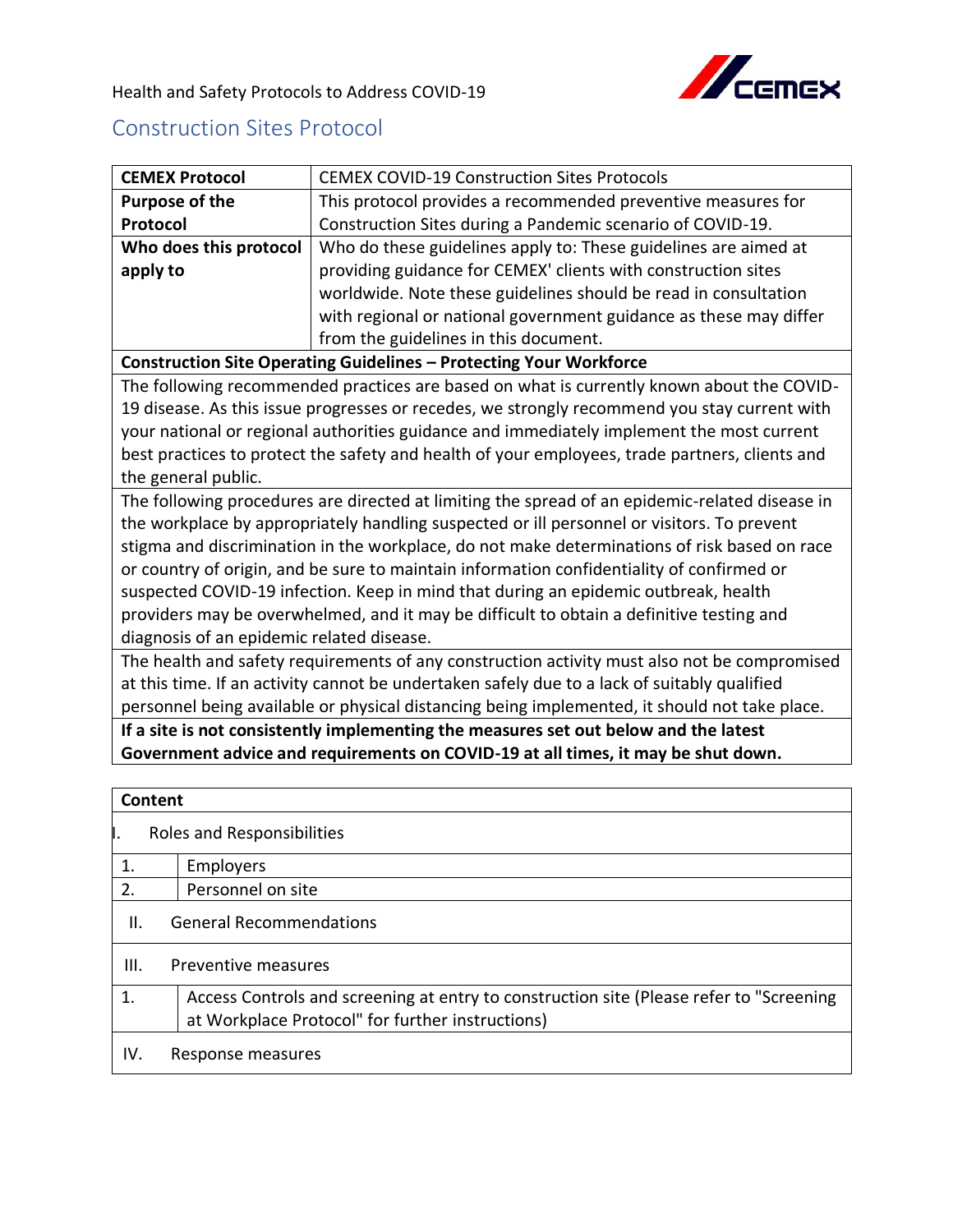

|     | <b>Content</b>                                                                             |  |
|-----|--------------------------------------------------------------------------------------------|--|
| 1.  | Procedure if Someone Falls III (Please refer to "Isolation for People who are III" section |  |
|     | of the Screening at Workplace Protocol for further instructions.)                          |  |
| 2.  | Apply Preventive Quarantine (Please refer to the Quarantine for people who have            |  |
|     | been exposed, but are not ill" section of the Screening at Workplace Protocol for          |  |
|     | further instructions)                                                                      |  |
| 3.  | Communication and awareness                                                                |  |
| V.  | Cleaning Protocols (Please refer to "Workplace Cleaning Protocol" for further              |  |
|     | instructions)                                                                              |  |
| 1.  | Cleaning and disinfecting areas/working/temporary office/project trailer-containers        |  |
|     | stations                                                                                   |  |
| 2.  | Cleaning frequency                                                                         |  |
| 3.  | Cleaning and disinfecting instructions                                                     |  |
| 4.  | Site Access Points: Access and movement to/from construction site                          |  |
| 5.  | Working remotely                                                                           |  |
| VI. | Operations                                                                                 |  |
| 1.  | Site areas recommendations                                                                 |  |
| 2.  | Employees and contractors' recommendations                                                 |  |
| 3.  | Limiting and removing internal touch point areas                                           |  |
| 4.  | Site operation                                                                             |  |
| 5.  | <b>Receiving Products Recommendations</b>                                                  |  |
| 6.  | Office and Administrative recommendations                                                  |  |
| 7.  | Canteens and Eating Arrangements. For further information, please refer to                 |  |
|     | "Canteen/Cafeteria/lunch area Protocol".                                                   |  |
| 8.  | Instructions for personnel movement to/from jobsite (Please refer to "Home-work-           |  |
|     | home Commuting Protocol" for further instructions)                                         |  |
| 9.  | <b>Your Vehicle</b>                                                                        |  |
| 10. | <b>COVID-19 Site Coordinator</b>                                                           |  |

|              | I. Roles and Responsibilities                                                      |  |
|--------------|------------------------------------------------------------------------------------|--|
| 1. Employers |                                                                                    |  |
| 1.1          | Appoint a COVID-19 'Site Coordinator' who is responsible for all control measures  |  |
|              | related to COVID-19 prevention. Refer to COVID-19 Site Coordinator and Profile.    |  |
| 1.2          | Inform/train/supervise employees in updated and usual health and preventive        |  |
|              | recommendations that must be followed individually and collectively.               |  |
| 1.3          | Provide workers with the proper COVID-19 related Personal Protective Equipment     |  |
|              | (COVID-PPE) according to the local health authority. These should include, but not |  |
|              | limited to: face masks, face shields or glasses, hand sanitizers.                  |  |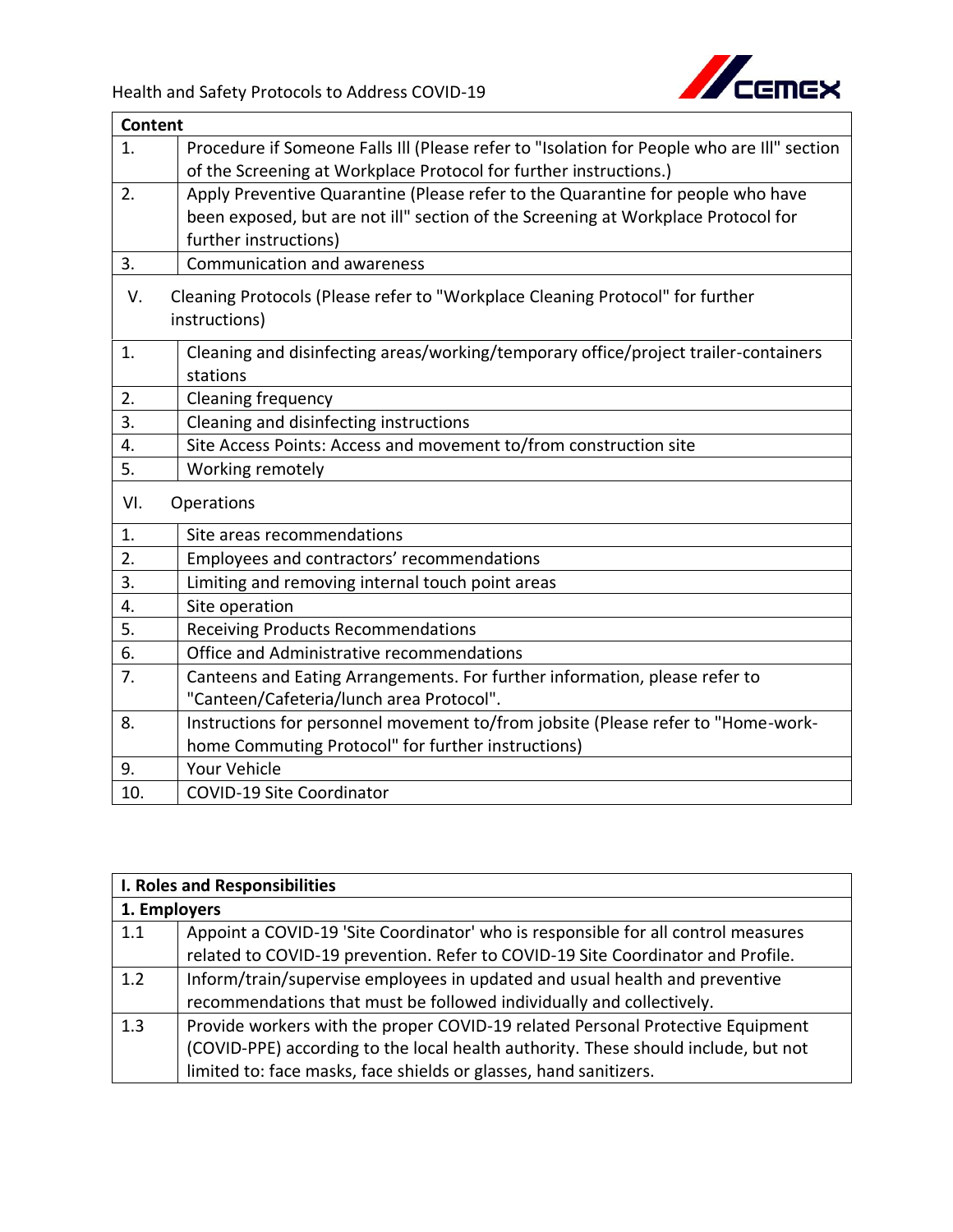

|      | <b>I. Roles and Responsibilities</b>                                                   |  |
|------|----------------------------------------------------------------------------------------|--|
| 1.4  | Guarantee proper sanitization of the site, apply preventive measures and promote       |  |
|      | self-care among workers.                                                               |  |
| 1.5  | Reduce non-essential meetings and avoid physical gatherings. If a live person-to-      |  |
|      | person meeting is required, limit participants and guarantee proper sanitization, site |  |
|      | cleanliness and physical distancing.                                                   |  |
| 1.6  | Identify vulnerable employees in terms of age, underlying health or clinical condition |  |
|      | and pregnancy. Comply with local information privacy regulations.                      |  |
| 1.7  | Follow all latest government and local regulations and recommendations to guarantee    |  |
|      | customer, visitors, supplier and employee's health, among other relevant parties.      |  |
| 1.8  | If possible, manage staggered shifts with 15-30 minutes gap to limit the number of     |  |
|      | workers sharing locker rooms at the same time                                          |  |
| 1.9  | In places where movement of people should be limited, display 'Authorized Personnel    |  |
|      | Only' signs.                                                                           |  |
| 1.10 | Consider the maximum number of people that could safely be inside the construction     |  |
|      | site or closed area and control access accordingly to maintain recommended physical    |  |
|      | distancing as much as possible.                                                        |  |
| 1.11 | Keep constant communication with authorities regarding advices, requirements,          |  |
|      | restrictions, as well as reporting requirements by employers, especially with local    |  |
|      | health authorities.                                                                    |  |
|      | 2. Personnel on site                                                                   |  |
| 2.1  | It is critical that employees DO NOT attend the workplace while they are experiencing  |  |
|      | illness symptoms such as fever, cough, shortness of breath, sore throat, runny/stuffy  |  |
|      | nose, body aches, chills, or fatigue. First, they should call local doctor or health   |  |
|      | services, and contact remotely their supervisor.                                       |  |
| 2.2  | Individuals should seek medical attention, especially if symptoms persist or evolve.   |  |
| 2.3  | Practice self-care, including good hygiene practices (hand washing, coughing/sneezing  |  |
|      | etiquette, hygiene protocol) and follow all preventive measures, especially physical   |  |
|      | distance requirements. Please refer to "Personal Hygiene Protocol" for further         |  |
|      | instructions.                                                                          |  |
| 2.4  | Identify yourself to the on-site medical service if you are a vulnerable person (by    |  |
|      | virtue of age, underlying health or clinical condition and pregnancy) in order to take |  |
|      | the appropriate preventive and organizational measures.                                |  |
| 2.5  | Practice self-care and follow all preventive measures on site, especially physical     |  |
|      | distance (2 meters or 6 feet).                                                         |  |
| 2.6  | Provide clear, timely and truthful information about health status.                    |  |
| 2.7  | Clean and disinfect workstations, tools, equipment and vehicles to prevent             |  |
|      | contamination.                                                                         |  |
| 2.8  | Use adequately all COVID-PPE that you received from your employer.                     |  |
| 2.9  | Familiarize yourself with all information, recommendations, guidance and restrictions  |  |
|      | regarding COVID-19 and comply with them.                                               |  |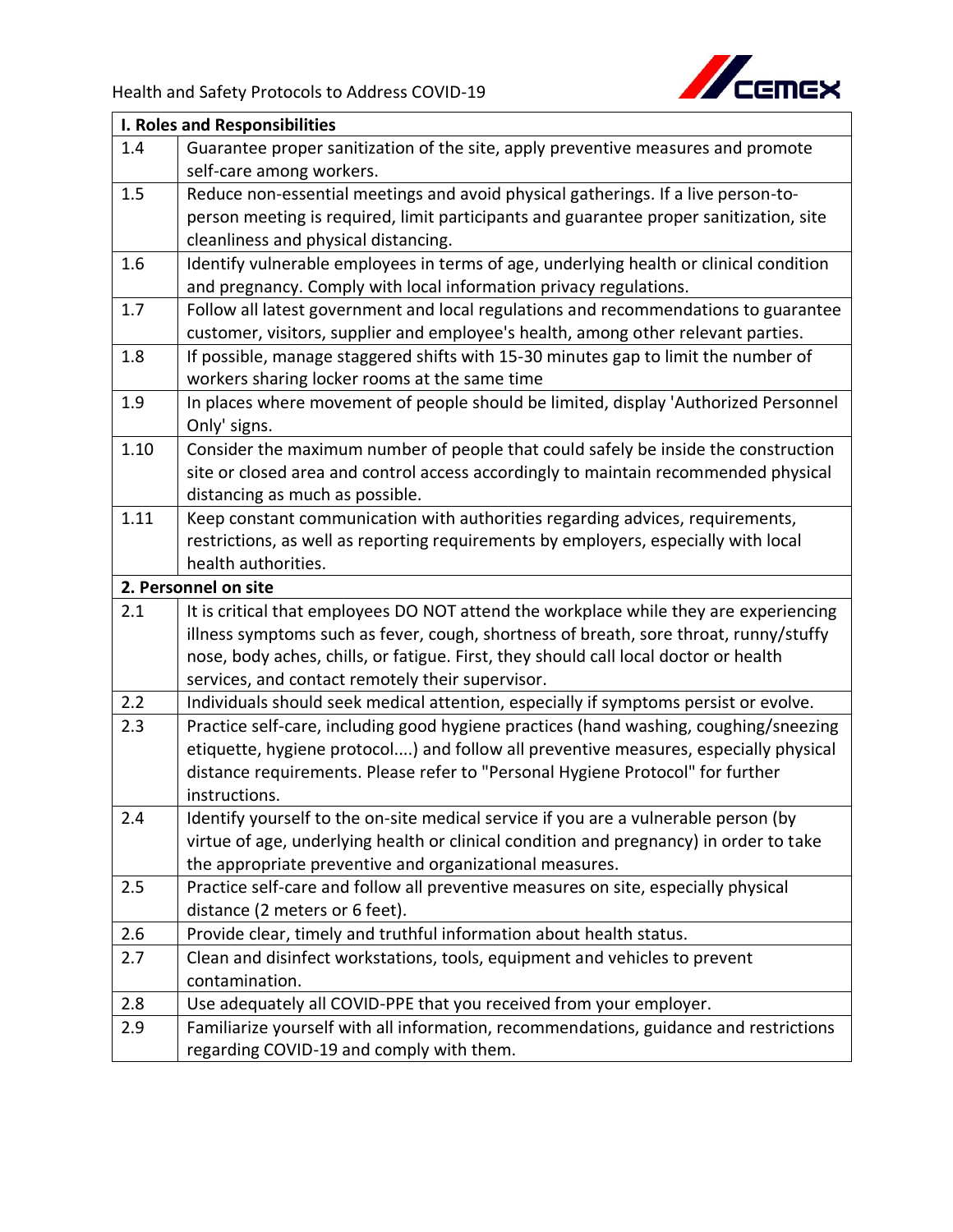

|                | <b>II. General Recommendations</b>                                                       |
|----------------|------------------------------------------------------------------------------------------|
| 1              | Identify suppliers, prices, stocks, delivery lead times and/or stock on face masks, face |
|                | shields, disposable gloves, liquid soap, disposable towels and tissues, hand sanitizers. |
|                | Assure adequate levels of inventory.                                                     |
| $\overline{2}$ | All personnel, operational and administrative should be trained in all preventive        |
|                | measures to avoid contagion of COVID-19. Make sure all personnel is informed of all      |
|                | emergency / healthcare provider contacts and procedures, and/or it is available and      |
|                | posted.                                                                                  |
| 3              | Distribute adequately masks to personnel, visitors, vendors but most specially high-     |
|                | contact employees like receptionists, cashiers, salesforce, dispatch, procurement,       |
|                | security and medical/HR personnel.                                                       |
| $\overline{4}$ | Draw up a list of critical vendors / suppliers that will need to continue contact with   |
|                | local offices during outbreak periods such as mail, package delivery, security,          |
|                | housekeeping, maintenance personnel. Please refer to " Protocol" for further             |
|                | instructions.                                                                            |
| 5              | Avoid physical person-to-person meetings. Promote and use alternative contact and        |
|                | technological communication tools, such as: phone calls, two-way radios, WhatsApp,       |
|                | E-mails, digital platforms and electronical payment methods.                             |

|       | <b>III. Preventive measures</b>                                                               |
|-------|-----------------------------------------------------------------------------------------------|
|       | 1. Access Controls and screening at entry to construction site (Please refer to "Screening at |
|       | <b>Workplace Protocol" for further instructions)</b>                                          |
| 1.1   | Receptionists, Security or Medical/HR personnel should be trained and/or briefed to           |
|       | receive and recognize visible epidemic-related disease symptoms. If available, security       |
|       | or Health and Safety staff could help coordinate the preventive screening procedures.         |
| 1.2   | The reception area or Security staff should screen people for COVID-19 related                |
|       | disease symptoms based on a visual inspection, screening equipment and/or                     |
|       | questionnaire. Anyone who meets one of the following criteria should not enter the            |
|       | facilities:                                                                                   |
| 1.2.1 | If the following symptoms are present: Fever (higher than 37.3 °C) and/or any of              |
|       | these symptoms: cough, shortness of breath.                                                   |
| 1.2.2 | Is a vulnerable person (by virtue of age, underlying health or clinical condition and         |
|       | pregnancy)                                                                                    |
| 1.2.3 | Is living with someone in self-isolation or a vulnerable person.                              |
| 1.3   | Actively encourage sick employees to stay home and establish self isolation if the            |
|       | symptoms previously described are present. Employees should notify their supervisor           |
|       | and report their condition on a frequent basis. Employees must keep on-site medical           |
|       | services informed, and with their authorization, they may return to work when they            |
|       | are free of fever (below 99.1° F [37.3° C] using an oral thermometer), and any other          |
|       | symptoms for at least 72 hours, without the use of fever-reducing or other symptom-           |
|       | altering medicines (e.g. cough suppressants).                                                 |
| 1.4   | If possible and legally allowed, measure body temperature with a non-contact                  |
|       | thermometer to all personnel and visitors. If body temperature is greater than 37.3ºC         |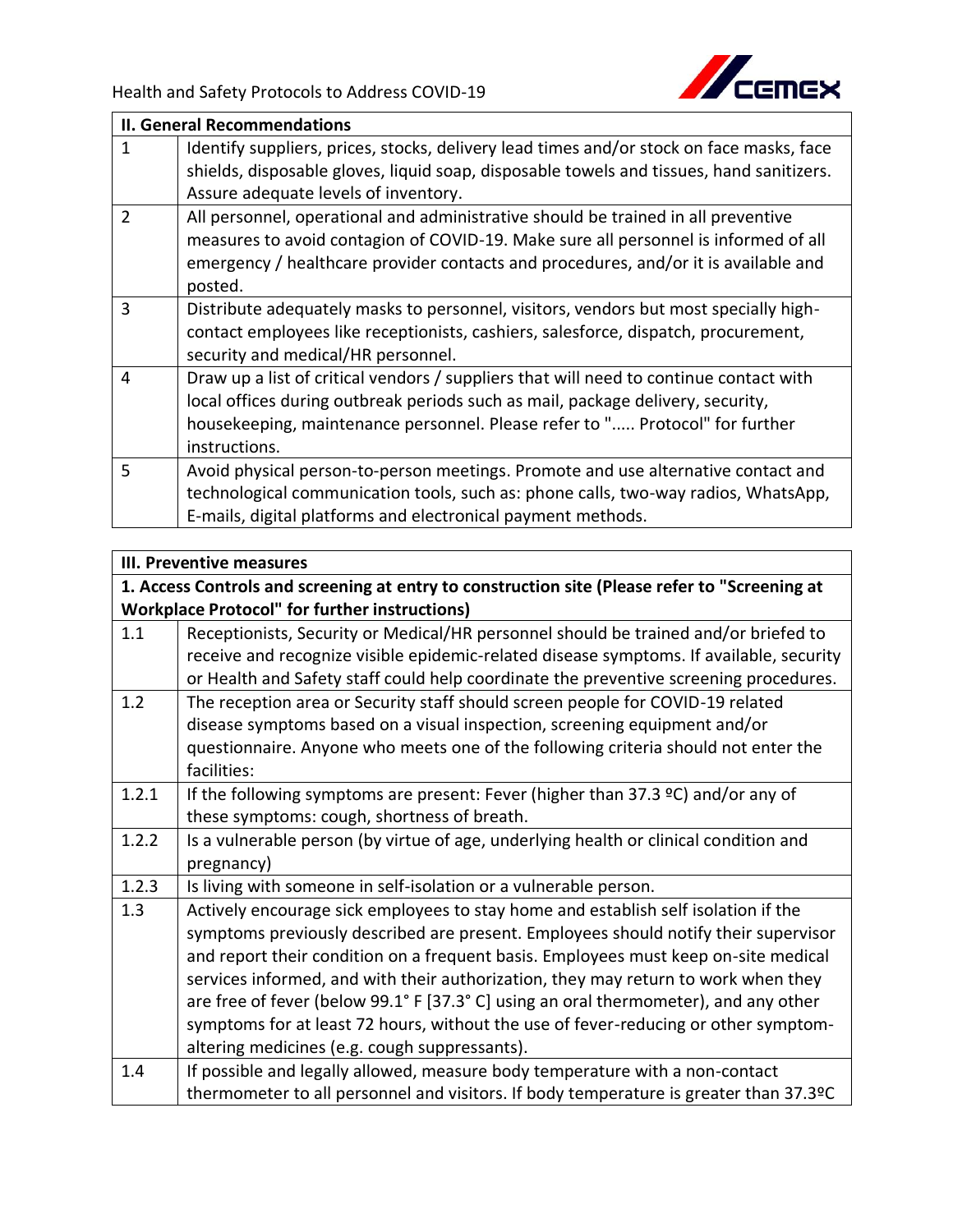

|       | <b>III. Preventive measures</b>                                                        |  |
|-------|----------------------------------------------------------------------------------------|--|
|       | will not be allowed to enter the facility and will be requested to seek medical        |  |
|       | attention as established by the local government authorities.                          |  |
| 1.4.1 | If confirmed as COVID-19 positive; such individuals are required to follow the         |  |
|       | recommendations of the local health authority and may not return to work until given   |  |
|       | approval by the proper health authorities and/or on-site medical/HR personnel.         |  |
| 1.5   | If any individual at reception area has fever or respiratory symptoms or any two other |  |
|       | symptoms on the previous checklist, then follow the "Procedures if someone falls ill"  |  |
|       | section.                                                                               |  |

|           | IV. Response measures                                                                            |  |
|-----------|--------------------------------------------------------------------------------------------------|--|
|           | 1. Procedure if Someone Falls III (Please refer to "Isolation for People who are III" section of |  |
|           | the Screening at Workplace Protocol for further instructions.)                                   |  |
| 1.1       | If a worker develops fever (higher than $37.3$ °C) and/or any of these two symptoms,             |  |
|           | cough, shortness of breath, during the working shift, he or she should:                          |  |
| 1.1.1     | Wear a mask immediately                                                                          |  |
| 1.1.2     | Return home and avoid public transport when leaving building.                                    |  |
| $1.1 - 3$ | Avoid touching anything                                                                          |  |
| 1.1.4     | Cough or sneeze into a disposable tissue and put it in a bin, or if they do not have             |  |
|           | tissues, cough and sneeze inside their elbow.                                                    |  |
| 1.1.5     | If a worker on site is confirmed to be infected, the individual or his/her supervisor            |  |
|           | should inform local doctor, HR or Security Teams of his/her possible infection in the            |  |
|           | workplace but maintain confidentiality. The supervisor must identify tools and areas             |  |
|           | the infected person used and with whom s/he had contact while at work. Employees                 |  |
|           | exposed to a co-worker with confirmed infection should also inform his/her                       |  |
|           | supervisor, local doctor, HR or Security staff on how to conduct a risk assessment of            |  |
|           | their potential exposure. If the confirmation can't be done immediately the                      |  |
|           | employees exposed with the suspected case must be sent home on 14-day                            |  |
|           | quarantine just in case they developed symptoms, also informing supervisor, local                |  |
|           | doctor, HR and/or Security staff.                                                                |  |
| 1.1.6     | When unable to return home by themselves, a vehicle and driver should be arranged                |  |
|           | for them. Both driver and passenger are to be given masks and gloves. The passenger              |  |
|           | is to sit in the backseat, and the driver is to open and close the doors for them. If            |  |
|           | possible and weather permits it, is preferable to roll down two windows of the                   |  |
|           | vehicle to guarantee ventilation while transporting a possible COVID-19 patient.                 |  |
| 1.2       | All areas on site potentially infected by a confirmed or probable case are blocked               |  |
|           | from access until the area is properly cleaned and disinfected, along with any public            |  |
|           | areas where s/he has spent significant time (more than 15 minutes).                              |  |
| 1.3       | The employee sent home must then follow the guidance on self-isolation and not                   |  |
|           | return to work until their period of self-isolation has been completed and given                 |  |
|           | approval by the proper health authorities and/or the employer. If possible, the                  |  |
|           | individual must present evidence of medical discharge to their immediate supervisor              |  |
|           | using any communication media possible prior to returning to work.                               |  |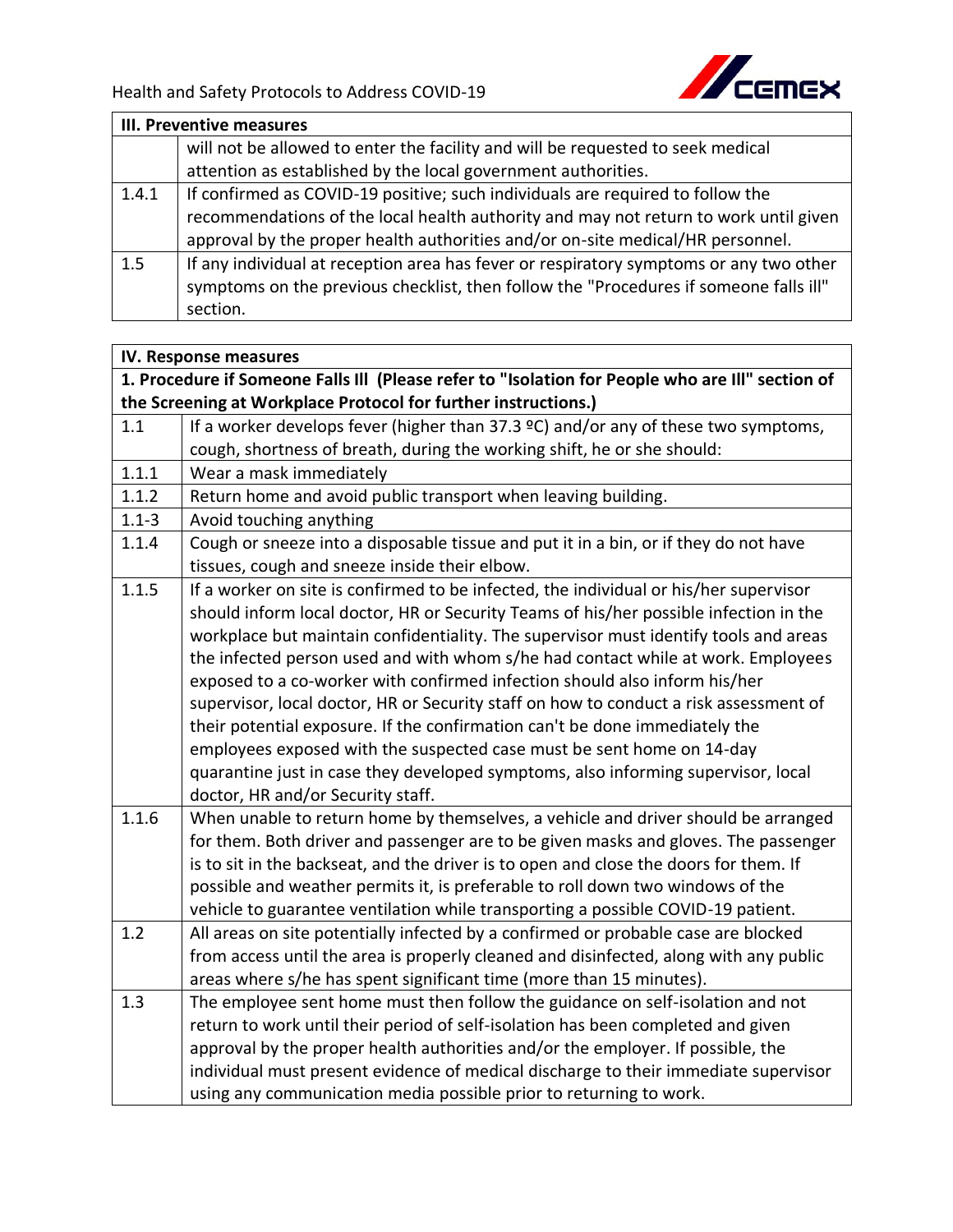

| IV. Response measures                                                                |                                                                                              |
|--------------------------------------------------------------------------------------|----------------------------------------------------------------------------------------------|
|                                                                                      | 2. Apply Preventive Quarantine (Please refer to the Quarantine for people who have been      |
| exposed, but are not ill" section of the Screening at Workplace Protocol for further |                                                                                              |
| instructions)                                                                        |                                                                                              |
| 2.1                                                                                  | Quarantine refers to the separation and restriction of movement of persons who are           |
|                                                                                      | not yet ill but have been exposed to an infectious agent and therefore may become            |
|                                                                                      | infected. Apply quarantine if:                                                               |
| 2.2                                                                                  | Worker has been in contact or exposed to a person confirmed COVID-19 or person(s)            |
|                                                                                      | with related symptoms detected on site or off-site. This is because an ill person may        |
|                                                                                      | be infectious for days before they know they are sick or show symptoms.                      |
| 2.3                                                                                  | A worker on quarantine should stay at home or in a designated building for a period          |
|                                                                                      | of days from last exposure, enough to cover incubation period of the disease to make         |
|                                                                                      | sure the person is not infected with the epidemic-related disease. Recommended               |
|                                                                                      | period of quarantine for COVID-19 is currently 14 days.                                      |
| 2.4                                                                                  | It is recommended that all persons who live with the person referred to quarantine           |
|                                                                                      | for example wife, husband, partner, roommate; should remain in quarantine as well.           |
| 2.5                                                                                  | Quarantine means not coming to work, not going outside, not going to school or               |
|                                                                                      | other public places and not meeting with other people unless given permission by the         |
|                                                                                      | medical staff or health authorities.                                                         |
| 2.6                                                                                  | Detailed tracking of worker's status on-site and off-site are kept at all time (e.g., fit to |
|                                                                                      | work, sick, off-work for family caring duties, etc.). A list of all quarantined workers      |
|                                                                                      | should be updated daily, and kept confidential according to local privacy regulations        |
|                                                                                      | compliance.                                                                                  |
|                                                                                      | 3. Communication and awareness                                                               |
| 3.1                                                                                  | Clear and easy to understand communication posters and/or flyers should be posted            |
|                                                                                      | at entry points for the public, your customers, employees, and providers to outline          |
|                                                                                      | the commitment and measures during the COVID-19 crisis, with relevant updates                |
|                                                                                      | from appropriate local public health authorities.                                            |
| 3.2                                                                                  | For sites where the workers are from different nationalities / speak different               |
|                                                                                      | languages ensure that the information/posters are available in different languages (if       |
|                                                                                      | possible) or the infographics can be understood without reading them.                        |
| 3.3                                                                                  | For your customers: Include posters that explain the preventive measures that will           |
|                                                                                      | apply to enter the premises: correct procedure for hand washing or sanitizing, using         |
|                                                                                      | masks and gloves and how to dispose them properly, coughing/sneezing etiquette               |
|                                                                                      | and physical distancing measures. Communication posters could be set up in                   |
|                                                                                      | entrances, bathrooms, hand-wash stations and in a high traffic areas.                        |
| 3.4                                                                                  | For your employees: Include posters that instruct the correct procedure for hand             |
|                                                                                      | washing or sanitizing, using masks and gloves and how to dispose them properly,              |
|                                                                                      | coughing/sneezing etiquette, and physical distancing measures. Communication                 |
|                                                                                      | posters/flyers could be set up at entrances and high traffic areas, bathrooms,               |
|                                                                                      | conference rooms, resting areas, cafeteria and/or kitchen dedicated to employees.            |
|                                                                                      | Also include emotional and mental health support during the epidemic.                        |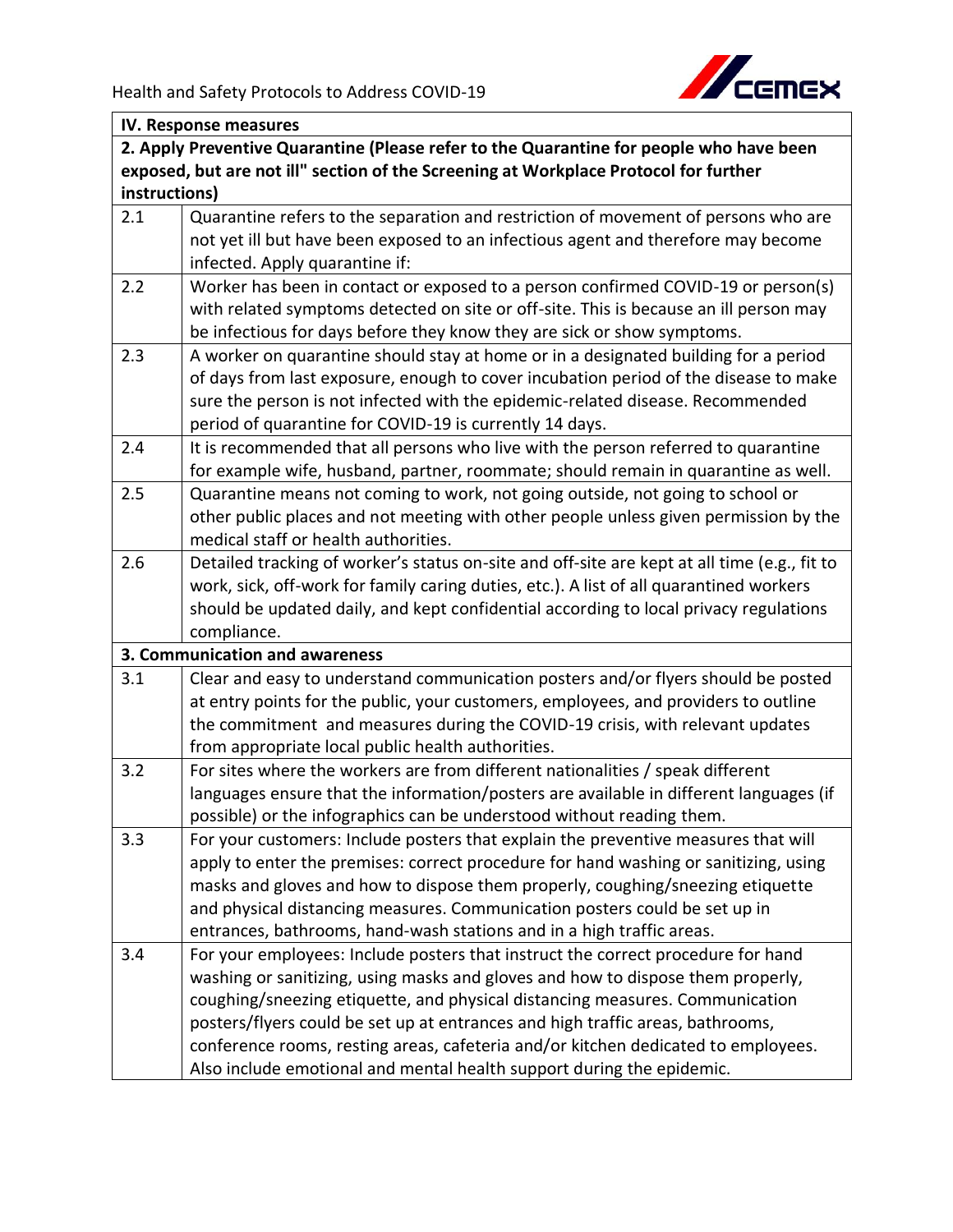

|         | IV. Response measures                                                                   |  |
|---------|-----------------------------------------------------------------------------------------|--|
| 3.5     | Communications should include that all workers and contractors exercise the             |  |
|         | following recommended practices for reducing the risk of transmission as identified     |  |
|         | by the health authorities:                                                              |  |
| 3.5.1   | Avoid touching face, specially eyes, nose and mouth;                                    |  |
| 3.5.2   | Always Maintain a minimum physical distance of 2 meters (6 feet) from others;           |  |
| 3.5.3   | Mandatory use of any type of mask for visitors and N95, KN95 or face masks and          |  |
|         | protective glasses (eye shielding if applicable) for workers.                           |  |
| 3.5.4   | Coughing / sneezing etiquette:                                                          |  |
| 3.5.4.1 | Cough or sneeze into a disposable tissue or the bend of your elbow, not your hand;      |  |
| 3.5.4.2 | Dispose of any tissues you have used as soon as possible in a lined waste basket and    |  |
|         | wash your hands afterwards;                                                             |  |
| 3.5.5   | Do not share personal items or supplies such as phones, pens, notebooks, COVID-PPE,     |  |
|         | etc.;                                                                                   |  |
| 3.5.6   | Clean and disinfect frequently touched objects and surfaces, including all reusable     |  |
|         | COVID-PPE;                                                                              |  |
| 3.5.7   | Avoid common physical greetings, such as handshakes, hugs and skin contact.             |  |
| 3.5.8   | Wash hands entirely often (including nails and back of hand) with soap and water for    |  |
|         | at least 20 seconds, especially after using the washroom, when preparing food, and      |  |
|         | after blowing nose, coughing, or sneezing. If hands are not visibly dirty, and soap and |  |
|         | water are unavailable, alcohol-based hand sanitizer can be used.                        |  |

|          | V. Cleaning Protocols (Please refer to "Workplace Cleaning Protocol" for further instructions) |  |
|----------|------------------------------------------------------------------------------------------------|--|
|          | 1. Cleaning and disinfecting areas/working/temporary office/project trailer-containers         |  |
| stations |                                                                                                |  |
| 1.1      | Cleaning and disinfecting environmental surfaces are important components of                   |  |
|          | routine infection control. Workplace cleaning and disinfection should follow the same          |  |
|          | general principles used in healthcare settings: removal of dirt, frequent disinfection         |  |
|          | and use of a certain set of disinfecting products.                                             |  |
| 1.2      | It is likely that an enhanced cleaning regime will overwhelm a cleaning staff that may         |  |
|          | be fewer in number than usual. In this case, employee should be responsible for                |  |
|          | cleaning their own areas and possibly common areas nearby.                                     |  |
| 1.3      | Surfaces that are frequently touched with hands should be cleaned often. This would            |  |
|          | include (but would not be limited to): Doors in entrance/exiting areas, counters and           |  |
|          | shelves, desk surfaces, chairs (e.g. arm rests), tables, phones, computer keyboards            |  |
|          | (especially if shared), counters, light switches, lavatory surfaces, kitchen surfaces and      |  |
|          | appliances, doorknobs, elevators buttons, handrails, floors and other horizontal               |  |
|          | surfaces, shared tools and equipment, machinery cabin.                                         |  |
| 1.4      | It is important to avoid sharing cups, dishes, and cutlery and to ensure that they are         |  |
|          | thoroughly washed with soap and hot water. If possible, use disposables cutlery, cups          |  |
|          | and dishes.                                                                                    |  |
| 1.5      | Garbage collection, and if necessary, storage points, should be increased and emptied          |  |
|          | regularly throughout each day.                                                                 |  |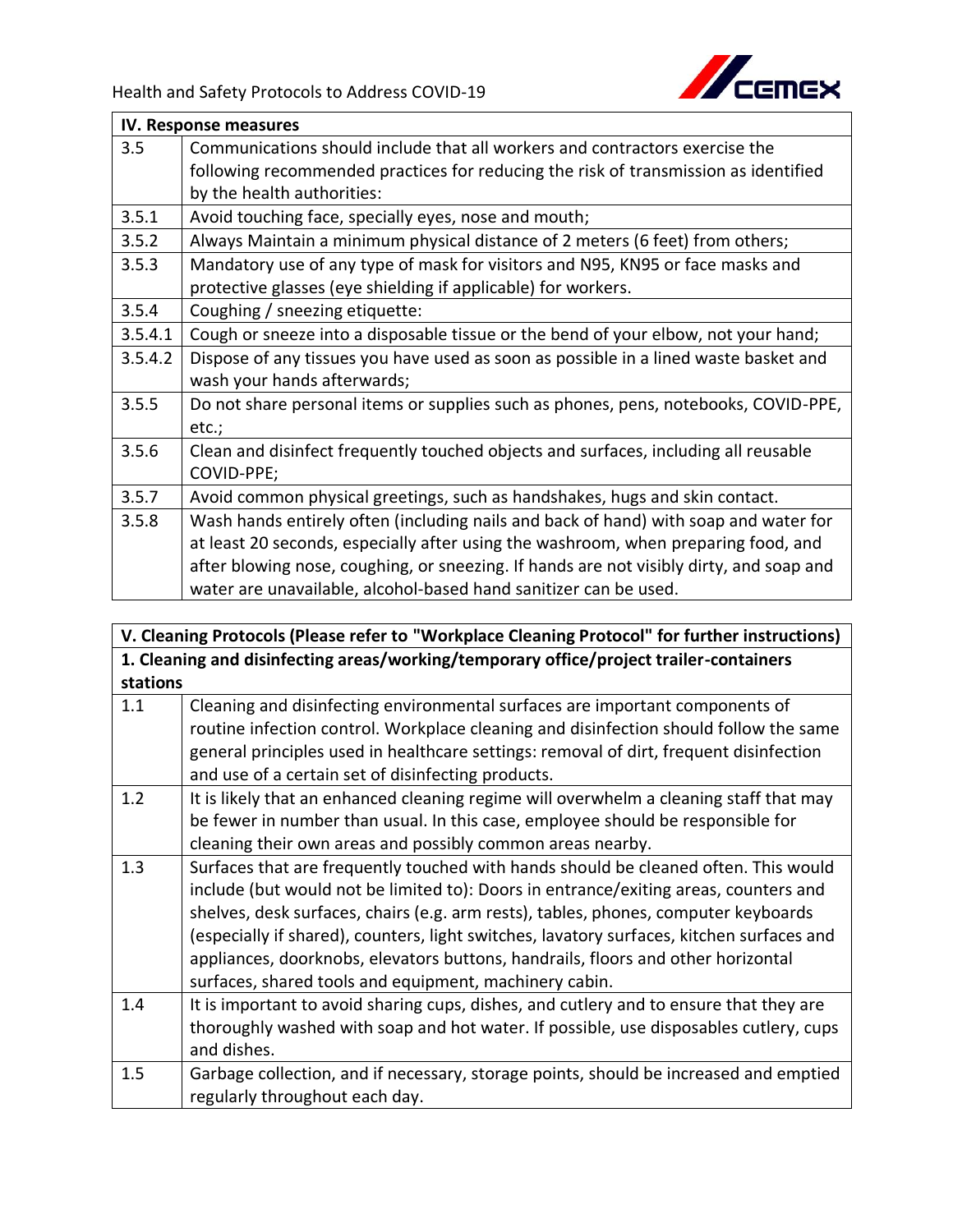

| V. Cleaning Protocols (Please refer to "Workplace Cleaning Protocol" for further instructions) |                                                                                           |
|------------------------------------------------------------------------------------------------|-------------------------------------------------------------------------------------------|
| 1.6                                                                                            | If a person is suspected of having pandemic-related disease, it is important to           |
|                                                                                                | thoroughly clean and disinfect their work area along with any other places may s/he       |
|                                                                                                | has been.                                                                                 |
|                                                                                                | 2. Cleaning frequency                                                                     |
| 2.1                                                                                            | The frequency of cleaning should be balanced with the reduced level of activity at the    |
|                                                                                                | facility that would be expected during a period of high infection. Here are some          |
|                                                                                                | general frequency recommendations that need to be validated considering your              |
|                                                                                                | operations, staff and visitors at site.                                                   |
| 2.2                                                                                            | Public areas (e.g. stores, reception, etc.), should be cleaned several times a day        |
| 2.3                                                                                            | High touch areas (e.g. light switches, doorknobs, etc.) / Lavatory and bathrooms /        |
|                                                                                                | Counters, shelves, kitchen, canteens and pantries, should be cleaned every two hours      |
| 2.4                                                                                            | Private offices / Meeting rooms or areas should be cleaned before and after workday       |
|                                                                                                | and meetings. Meetings should be reduced to a minimum, after reviewing                    |
|                                                                                                | technological alternatives (phone conference, virtual conference, two-way radios,         |
|                                                                                                | etc.), always respecting physical distance recommendation. Personnel should be            |
|                                                                                                | provided appropriate cleaners to clean their own office more frequently, if desired.      |
|                                                                                                | 3. Cleaning and disinfecting instructions                                                 |
| 3.1                                                                                            | The use of cleaning products and directions should be appropriately followed. Ensure      |
|                                                                                                | all exposed workers are trained on the hazards of the cleaning chemicals used in the      |
|                                                                                                | workplace in accordance with the requirements of Public Health Agency of the              |
|                                                                                                | country and standards. Employers must comply with applicable standards by law             |
|                                                                                                | including proper disposal of regulated waste, and COVID-PPE.                              |
|                                                                                                | 4. Site Access Points: Access and movement to/from construction site                      |
| 4.1                                                                                            | Wherever possible, workers should travel to site alone, promoting their own means         |
|                                                                                                | of transportation to avoid public or mass transportation. Sites should arrange            |
|                                                                                                | additional parking arrangements for vehicles and bicycles.                                |
| 4.2                                                                                            | Stop all non-essential visitors.                                                          |
| 4.3                                                                                            | Entry to the site should be preceded by e-learning induction/training. There is no        |
|                                                                                                | possibility to train contractors by specialist although there is a lot of space in a room |
|                                                                                                | to keep 2m distance of each others. It is recommended that e-training and test have       |
|                                                                                                | been done at home.                                                                        |
| 4.4                                                                                            | Introduce staggered hours to start and finish times to reduce congestion of personnel     |
|                                                                                                | and contact at all times. Make sure physical distance of 2 meters (6 feet) is respected   |
|                                                                                                | in personnel working at the site.                                                         |
| 4.5                                                                                            | Monitor site access points to enable physical distancing $-$ you may need to change       |
|                                                                                                | the number of access points, either increase to reduce congestion or decrease to          |
|                                                                                                | enable monitoring                                                                         |
| 4.6                                                                                            | Allow plenty of space (two meters) between people waiting to enter site. Establish or     |
|                                                                                                | install visual points to settle the proper distance.                                      |
| 4.7                                                                                            | Remove or disable entry systems that require skin contact e.g. fingerprint scanners,      |
|                                                                                                | attendance list signing (sharing pen).                                                    |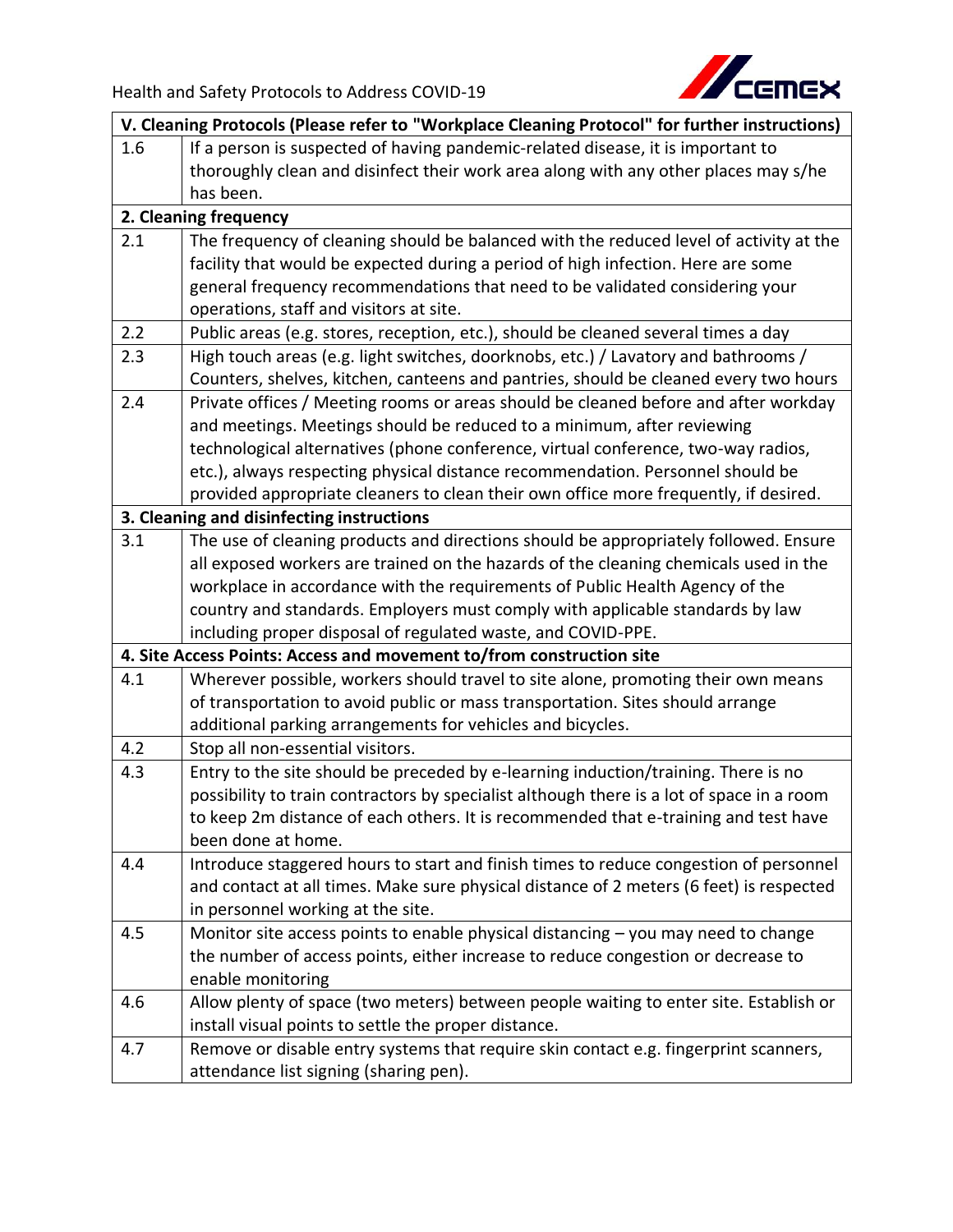

| V. Cleaning Protocols (Please refer to "Workplace Cleaning Protocol" for further instructions) |                                                                                                                                                                                                                                                                                                                                                                                                                                            |
|------------------------------------------------------------------------------------------------|--------------------------------------------------------------------------------------------------------------------------------------------------------------------------------------------------------------------------------------------------------------------------------------------------------------------------------------------------------------------------------------------------------------------------------------------|
| 4.8                                                                                            | Require all workers to wash or clean their hands before entering and leaving the site.<br>If possible, install a sanitary station at entrance, supplying water and soap; or install<br>and provide alcohol-based sanitizer. As an additional suggestion, install shoe<br>sanitation tubs (i.e. sanitizing solution carpet, mat or spray) prior to entering/leaving<br>jobsite.                                                             |
| 4.8.1                                                                                          | For some controlled environments the use of sanitization tunnels could be suggested.<br>If you consider using sanitization tunnels, check that there is research proof of its<br>effectiveness (including chemicals used, side effects, minimum sanitization exposure<br>period).                                                                                                                                                          |
| 4.9                                                                                            | All personnel while working at the site must wear COVID-PPE all times (masks, gloves<br>and eye protection). All personnel must be trained on the proper use, removal and<br>disposal of the COVID-PPE.                                                                                                                                                                                                                                    |
| 4.10                                                                                           | Regularly clean with recommended disinfectants, common contact surfaces in<br>reception, access control and delivery areas e.g. scanners, turnstiles, screens,<br>telephone handsets, desks, security gate room, particularly during peak flow times. It<br>is recommended to suspend alcohol testing procedures using dedicated mouth-<br>blowing devices and temporarily changing to visual inspection or other field sobriety<br>tests. |
| 4.11                                                                                           | Reduce the number of people in attendance at site inductions and consider holding<br>them outdoors; wherever possible, respecting the recommended 2 meters (6 feet)<br>distance between participants.                                                                                                                                                                                                                                      |
| 4.12                                                                                           | While receiving materials, delivery drivers should remain in their vehicles. If they<br>must participate in the process of unloading goods and materials, they must comply<br>with proper physical distance, wearing face masks, washing or cleaning their hands<br>with alcohol-based sanitizer prior and after this activity. Please refer to "Receiving<br>and Delivering Products Protocol" for further instructions.                  |
| 4.13                                                                                           | One-way staircases are established wherever practical to minimize worker contact. If<br>possible, avoid the use of elevators.                                                                                                                                                                                                                                                                                                              |
| 4.14                                                                                           | If it is necessary to use elevators, implement the minimum distance protocol and/or<br>standing slots, facing the wall. Elevators should be frequently sanitized, especially<br>high touch contact points.                                                                                                                                                                                                                                 |
| 4.15                                                                                           | Freight elevators are operated/occupied by only one individual at a time if feasible<br>and/or by respecting the minimum physical distancing guidelines. If more than one<br>person should access the elevators, all occupants must wear masks at all times.                                                                                                                                                                               |
| 5. Working remotely                                                                            |                                                                                                                                                                                                                                                                                                                                                                                                                                            |
| 5.1                                                                                            | Where feasible, employees should work remotely. Meetings should be held through<br>teleconferencing or videoconferencing. Please refer to "Remote Work Protocol".                                                                                                                                                                                                                                                                          |
|                                                                                                |                                                                                                                                                                                                                                                                                                                                                                                                                                            |

| <b>VI. Operations</b>         |                                                                                                                                                                         |
|-------------------------------|-------------------------------------------------------------------------------------------------------------------------------------------------------------------------|
| 1. Site areas recommendations |                                                                                                                                                                         |
| 1.1                           | All offices, project trailers, common areas, lunchbreak rooms and jobsites will<br>implement cleaning and disinfecting measures of common areas. Include in a checklist |
|                               |                                                                                                                                                                         |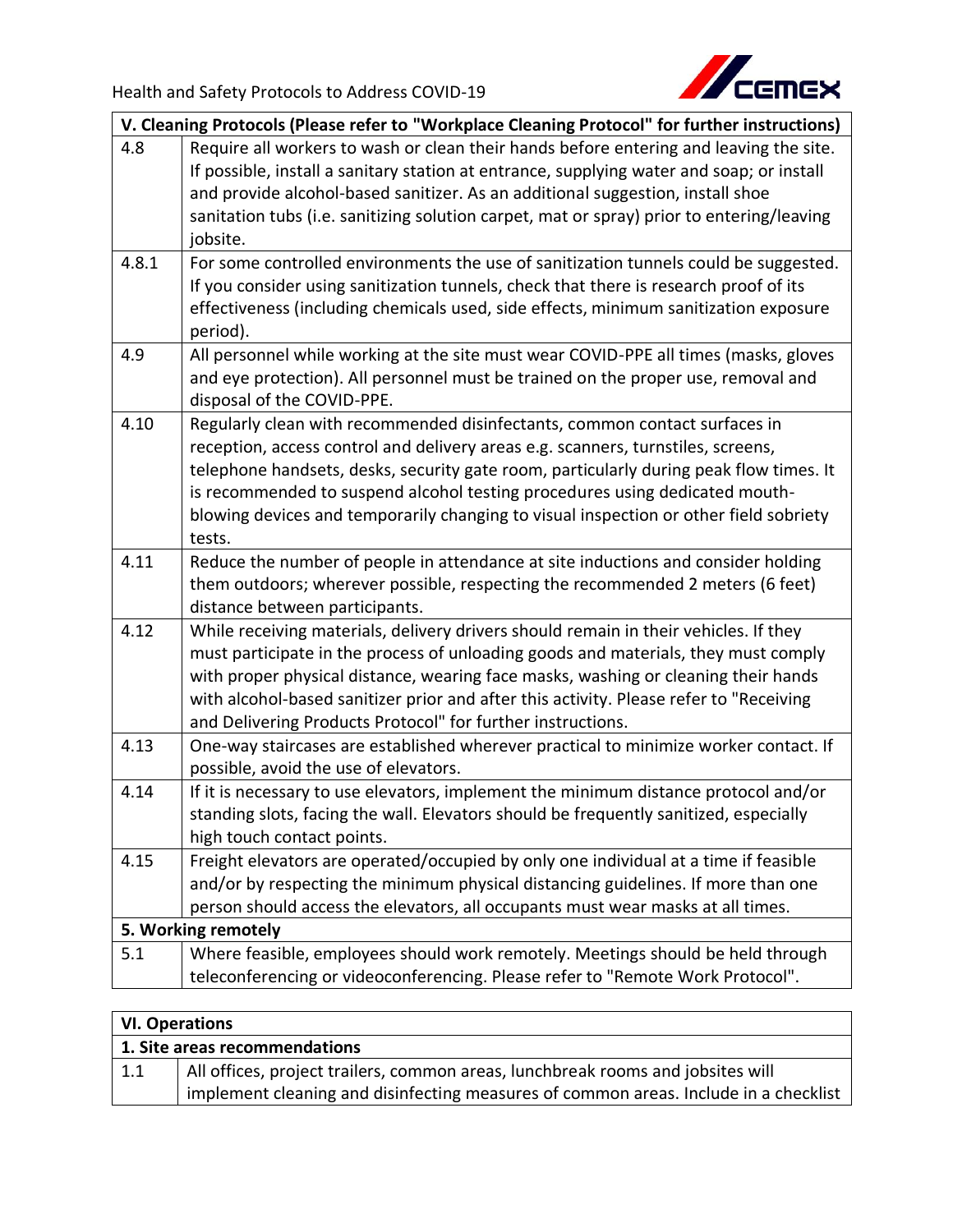

| <b>VI. Operations</b> |                                                                                                                                                                                                                                                                                                                                                                                                                                                           |
|-----------------------|-----------------------------------------------------------------------------------------------------------------------------------------------------------------------------------------------------------------------------------------------------------------------------------------------------------------------------------------------------------------------------------------------------------------------------------------------------------|
|                       | all door handles, railings, ladders, switches, controls, eating surfaces, shared tools and                                                                                                                                                                                                                                                                                                                                                                |
|                       | equipment, taps, toilets, and personal workstation areas. These items and areas                                                                                                                                                                                                                                                                                                                                                                           |
|                       | should be cleaned and wiped down at least twice a day with a proper disinfectant.                                                                                                                                                                                                                                                                                                                                                                         |
|                       | Individuals are responsible for cleaning and disinfecting their workstations and                                                                                                                                                                                                                                                                                                                                                                          |
|                       | working tools.                                                                                                                                                                                                                                                                                                                                                                                                                                            |
| 1.2                   | Apply essential sanitary measures on site: hand washing stations with a posted hand<br>washing protocol, hand sanitizer stations, provision of disinfectant wiping products.<br>These types of facilities should be made available at site entries, exits, washrooms,                                                                                                                                                                                     |
|                       | eating areas, offices, and any other areas with commonly touched surfaces. Ensure<br>that adequate supplies are maintained.                                                                                                                                                                                                                                                                                                                               |
| 1.2.1                 | All personnel while working at site must wear COVID-PPE at all times (masks, gloves                                                                                                                                                                                                                                                                                                                                                                       |
|                       | and eye protection). All personnel must be trained on the proper use, removal and<br>disposal of the COVID-PPE.                                                                                                                                                                                                                                                                                                                                           |
| 1.2.2                 | Regularly clean with recommended disinfectants, common contact surfaces in                                                                                                                                                                                                                                                                                                                                                                                |
|                       | premises, office and delivery areas e.g. copy machines, screens, telephone handsets,<br>desks, keyboards, particularly shared devices during peak flow times.                                                                                                                                                                                                                                                                                             |
| 1.3                   | In vehicles and mobile equipment should be cleaned and disinfected in commonly<br>touched surfaces at the end of shifts, by the previous user; and should be received by<br>the upcoming user with additional disinfecting protocol. Workers should be<br>encouraged to practice self-care and protect themselves with constant cleaning and<br>disinfecting of their working space. If aerosol sanitizers will be used apply them inside<br>closed cabs. |
| 1.4                   | The use of cleaning products and directions should be appropriately followed. Ensure<br>all exposed workers are trained on the hazards of the cleaning chemicals used in the<br>workplace in accordance with the requirements of Public Health Agency of the<br>country and standards. Employers must comply with applicable standards by law<br>including proper disposal of regulated waste, and COVID-PPE.                                             |
| 1.5                   | Portable bathrooms will be serviced as necessary, at a minimum of three (3) times per<br>week.                                                                                                                                                                                                                                                                                                                                                            |
| 1.6                   | Hand sanitizer shall be provided in/or around all portable bathrooms.                                                                                                                                                                                                                                                                                                                                                                                     |
| 1.7                   | Utilize disposable hand towels and no-touch trash receptacles.                                                                                                                                                                                                                                                                                                                                                                                            |
| 1.8                   | Identify specific locations and practices for daily trash such as: paper, hand towels,<br>food containers, etc. Instruct workers responsible for trash removal in proper COVID-<br>PPE/hand washing practices.                                                                                                                                                                                                                                            |
| 1.9                   | Avoid using pressurized air or water sprays that may result in the generation of<br>bioaerosols, as cleaning techniques.                                                                                                                                                                                                                                                                                                                                  |
| 1.10                  | Pay special attention to water coolers, which should be disinfected at least 2-3 times a                                                                                                                                                                                                                                                                                                                                                                  |
|                       | day.                                                                                                                                                                                                                                                                                                                                                                                                                                                      |
|                       | 2. Employees and contractors recommendations                                                                                                                                                                                                                                                                                                                                                                                                              |
| 2.1                   | All employees and contractors are required to frequently wash their hands with soap<br>and water for at least 20 seconds or clean with an alcohol-based hand sanitizer that                                                                                                                                                                                                                                                                               |
|                       | contains at least 70-95% alcohol. Soap and water should be used preferentially if                                                                                                                                                                                                                                                                                                                                                                         |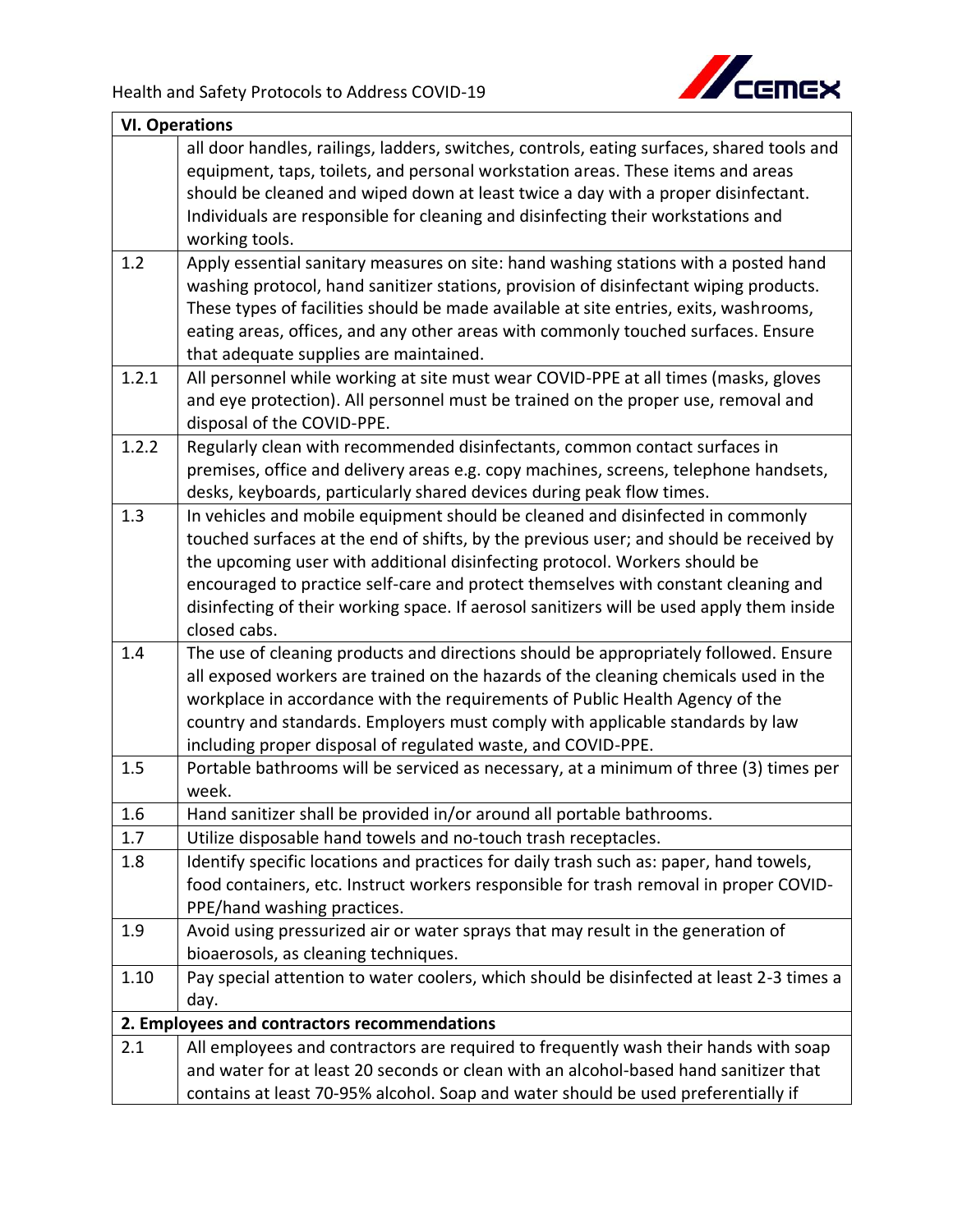

| <b>VI. Operations</b> |                                                                                          |
|-----------------------|------------------------------------------------------------------------------------------|
|                       | hands are visibly dirty. Hands should be washed between completing tasks and/or          |
|                       | after removing gloves and before wearing gloves.                                         |
| 2.2                   | Sanitize reusable PPE, supplies and equipment per manufacturer's recommendation          |
|                       | prior to each use. Workers will be responsible of sanitizing their COVID-PPE where a     |
|                       | laundering service isn't already provided.                                               |
| 2.3                   | Ensure used COVID-PPE is disposed of properly, in designated labelled bins.              |
| 2.4                   | Utilize disposable gloves where appropriate; instruct workers to wash hands after        |
|                       | removing gloves and never touch their face while wearing them.                           |
| 2.5                   | When using water cooler, workers must make sure their cup or bottle does not touch       |
|                       | or have any type of contact with the device. If the cooler must be touched to provide    |
|                       | water, it must be touched using gloves or sanitizing hands, setting up a sanitizer       |
|                       | device next to the cooler. If possible, workers should bring their own cup, water        |
|                       | thermos or bottle. Workers shall never share their drinks or cups.                       |
| 2.6                   | Instruct workers not to share tools, COVID-PPE and congregate in any area of the site.   |
| 2.7                   | Instruct workers to change work clothes (if feasible, prior to arriving home); and to    |
|                       | wash clothes in hot water with laundry sanitizer.                                        |
|                       | 3. Limiting and removing internal touch point areas                                      |
| 3.1                   | Limit access and use of shared devices like coffee machines, water fountains,            |
|                       | microwave ovens, and similar. Means to clean and disinfect such devices between          |
|                       | uses is provided.                                                                        |
| 3.2                   | Limit use of common pens for sign-in sheet to construction site. Employees               |
|                       | attendance lists should be signed by their own pen.                                      |
| 3.3                   | Washroom modifications - Install more sinks and sinks with physical separation           |
|                       | between users where feasible. Change out taps, paper towel dispensers and garbage        |
|                       | cans to hands-free models if possible. Avoid pressurized air hand dryer.                 |
| 3.4                   | Remove doors/door handles - Look at all reasonable opportunities to remove them. If      |
|                       | removing is not possible consider keeping open doors during operation hours.             |
| 3.5                   | Where touch points like door handles and water coolers remain, paper towels are          |
|                       | provided to allow users to avoid skin contact and/or install hand gel alcohol-based      |
|                       | sanitizers.                                                                              |
| 3.6                   | Gloves should be worn whenever possible while on the worksite but are treated the        |
|                       | same as bare hands in terms of minimizing unnecessary touching of anything on site       |
|                       | and the user's face.                                                                     |
| 3.7                   | Instruct your personnel not to exchange utensils or paperwork. If paperwork is           |
|                       | necessary, assign a tray to deposit paperwork, and clean hands after touching            |
|                       | paperwork. Exchange of pens or pencils or sharing electronic devices should be           |
|                       | prohibited.                                                                              |
| 4. Site operation     |                                                                                          |
| 4.1                   | Avoid meetings and gatherings. If required, meetings should involve only necessary       |
|                       | individuals and include 6 or less participants. Always apply physical distancing of 2    |
|                       | meters/6 feet between participants and held in open spaces when possible. If             |
|                       | meetings must be held in a room, make sure ventilation is available; in case this is not |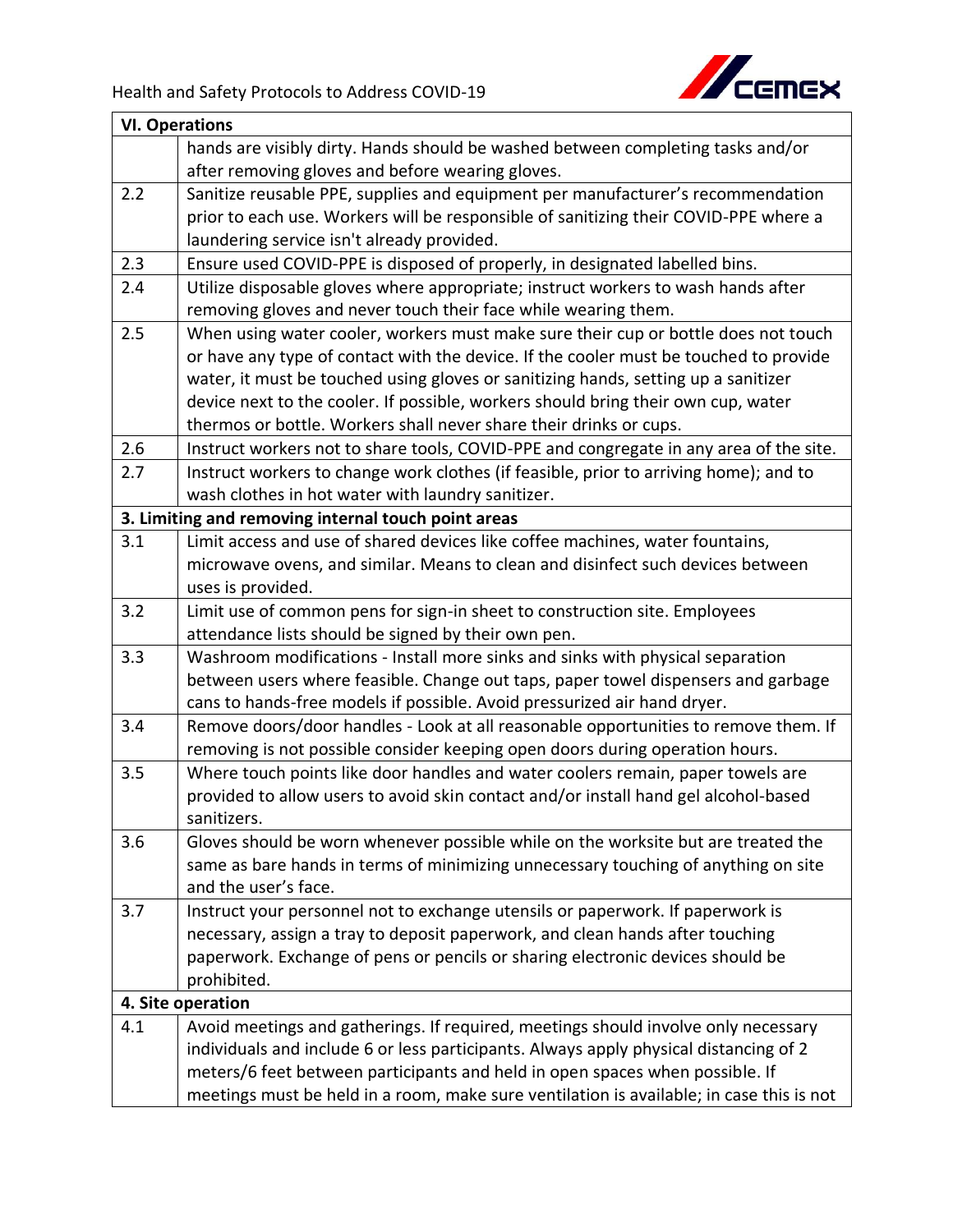

| <b>VI. Operations</b> |                                                                                            |
|-----------------------|--------------------------------------------------------------------------------------------|
|                       | possible, all participants must wear masks. Please refer to "Person-to-person Meeting      |
|                       | Protocol" for further instructions.                                                        |
| 4.2                   | Rearrange the worksite to reduce high-traffic areas and allow for the minimum              |
|                       | physical distancing (2 meters/6 feet).                                                     |
| 4.3                   | Site teams are encouraged to put forward split/alternating shifts to avoid extensive       |
|                       | intermingling. Voluntary shift offset and implementing time gaps between shifts are        |
|                       | highly encouraged.                                                                         |
| 4.4                   | While working in group tasks, arrangements should be made to ensure workers                |
|                       | respect the minimum physical distance from others for prolonged periods. When this         |
|                       | is not feasible, plan to minimize the duration of the task. For any work that ultimately   |
|                       | must be done in close-proximity, workers are to wear additional COVID-PPE (such as         |
|                       | face shields, additional to goggles and masks) as appropriate for the specific task in     |
|                       | order to minimize the risk.                                                                |
| 4.5                   | Project teams stagger break and lunch schedules to minimize the number of people in        |
|                       | close proximity to one another. Enclosed lunchrooms can be available if proper             |
|                       | ventilation and respecting the recommending physical distancing.                           |
| 4.6                   | Work schedules should be adjusted to provide time for proper cleaning and                  |
|                       | disinfecting as required.                                                                  |
| 4.7                   | Consider increasing the number or size of facilities available on site if possible, such   |
|                       | as: lunchrooms, bathrooms, waiting area, etc. With extra space, physical distances         |
|                       | could be applied for the convenience of the employees.                                     |
| 4.8                   | If it is necessary to use elevators, implement the minimum distance protocol and/or        |
|                       | standing slots, facing the wall.                                                           |
|                       | 5. Receiving Products Recommendations                                                      |
| 5.1                   | Reception zones are clearly identified and limited to receiving only.                      |
| 5.2                   | When possible, nothing is passed between the deliverer and the receiver (e.g.              |
|                       | shipment documents and pens for signatures). Deliveries are unloaded solely by             |
|                       | receivers using proper COVID-PPE, while deliverers remain in their vehicles. If they       |
|                       | must participate in the process of unloading goods and materials, they must comply         |
|                       | with proper physical distance, wearing face masks, washing or cleaning their hands         |
|                       | with alcohol-based sanitizer prior and after this activity. Please refer to "Receiving and |
|                       | Delivering Products Protocol" for further instructions.                                    |
| 5.3                   | Maintain proper cleaning inside the vehicle cab by cleaning and disinfecting the           |
|                       | frequently used steering wheel, levers and panels. When cleaning the cab, it is            |
|                       | advisable to let it ventilate for ten minutes.                                             |
| 5.4                   | While driving keep the window semi-open for ventilation.                                   |
| 5.5                   | Limit the number of passengers in the vehicle cabin ideally to one and maximum to          |
|                       | two people, wearing COVID-PPE at all times.                                                |
| 5.6                   | Provide alcohol-based gel to be frequently used by the driver while delivering.            |
| 5.7                   | Instruct driver to avoid physical contact and keep safe distance (2 meters or 6 feet)      |
|                       | with third parties while delivering, sharing personal tools and equipment and reduce       |
|                       | time in contact with customers and their personnel.                                        |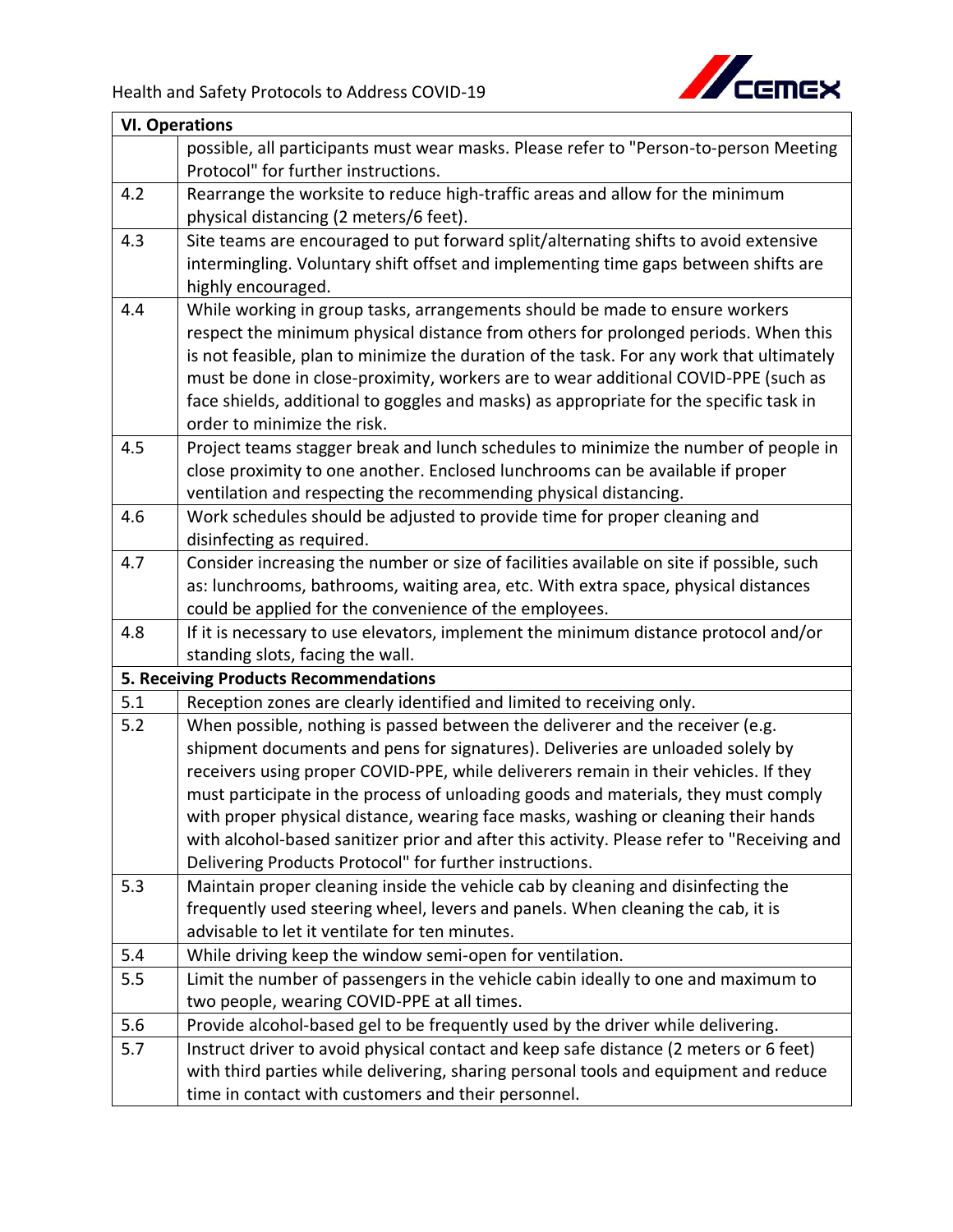

| <b>VI. Operations</b>                                                                                                     |                                                                                                 |
|---------------------------------------------------------------------------------------------------------------------------|-------------------------------------------------------------------------------------------------|
| 5.8                                                                                                                       | Avoid signing reception papers requirements for providers. If possible, use alternative         |
|                                                                                                                           | methods, i.e, receival proof email with pictures from client. If necessary, have                |
|                                                                                                                           | customer sign invoices with their own pen (do not share pens), keeping invoice on               |
|                                                                                                                           | paper clipboard or holder pad (do not handle paper invoice to customer). Also avoid             |
|                                                                                                                           | cash exchange, if possible; if necessary, follow "Cash Handling Protocol" for further           |
|                                                                                                                           | instructions.                                                                                   |
|                                                                                                                           | 6. Office and Administrative recommendations                                                    |
| 6.1                                                                                                                       | Avoid meetings and gatherings. If required, meetings should involve only necessary              |
|                                                                                                                           | individuals and include 6 or less participants. Always apply physical distancing of 2           |
|                                                                                                                           | meters/6 feet between participants and held in open spaces when possible. If                    |
|                                                                                                                           | meetings must be held in a room, make sure ventilation is available; in case this is not        |
|                                                                                                                           | possible, all participants must wear masks. Please refer to "Person-to-person Meeting           |
|                                                                                                                           | Protocol" for further instructions.                                                             |
| 6.2                                                                                                                       | If possible, rearrange the office spaces to reduce high-traffic areas and allow for the         |
|                                                                                                                           | minimum physical distancing between personnel (2 meters/6 feet).                                |
| 6.3                                                                                                                       | Limit access and use of shared devices like coffee machines, water fountains,                   |
|                                                                                                                           | microwave ovens, and similar. Means to clean and disinfect such devices between                 |
|                                                                                                                           | uses should be provided.                                                                        |
| 6.4                                                                                                                       | When using water cooler, workers must make sure their cup or bottle does not touch              |
|                                                                                                                           | or have any type of contact with the device. If the cooler must be touched to provide           |
|                                                                                                                           | water, it must be touched using gloves or previously sanitized hands, setting up a              |
|                                                                                                                           | sanitizer device next to the cooler. If possible, workers should bring their own cup,           |
|                                                                                                                           | water thermos or bottle. Workers shall never share their drinks or cups.                        |
| 6.5                                                                                                                       | All personnel using cafeteria facilities should sit 2 meters (6 feet) apart from each           |
|                                                                                                                           | other while eating and avoid facing or contact between each other. All areas used for           |
|                                                                                                                           | eating must be thoroughly cleaned at the end of each break and shift, including chairs,         |
|                                                                                                                           | door handles, vending machines and payment devices. Please refer to                             |
|                                                                                                                           | "Canteen/Cafeteria/Lunch Area Protocol", for further instructions.                              |
| 6.6                                                                                                                       | Washroom modifications - Install physical separation between sinks, and if possible             |
|                                                                                                                           | more sinks. Change out taps, paper towel dispensers and garbage cans to hands-free              |
|                                                                                                                           | models if possible. If possible, avoid pressurized air hand dryer.                              |
| 6.7                                                                                                                       | Keep doors open wherever possible. At main entrance, assign personnel to open                   |
|                                                                                                                           | doors, if feasible.                                                                             |
| 6.8                                                                                                                       | Where touch points like door handles and water dispensers remain, paper towels are              |
|                                                                                                                           | provided to allow users avoid skin contact and/or install hand gel alcohol-based<br>sanitizers. |
|                                                                                                                           |                                                                                                 |
| 7. Canteens and Eating Arrangements. For further information, please refer to<br>"Canteen/Cafeteria/lunch area Protocol". |                                                                                                 |
| 7.1                                                                                                                       | The workforce may be required to stay on site once they have entered it and not use             |
|                                                                                                                           | local shops. The workforce should be asked to bring pre-prepared meals and refillable           |
|                                                                                                                           | drinking bottles from home. Whenever required, provide individual packaged drinks               |
|                                                                                                                           | and meals.                                                                                      |
|                                                                                                                           |                                                                                                 |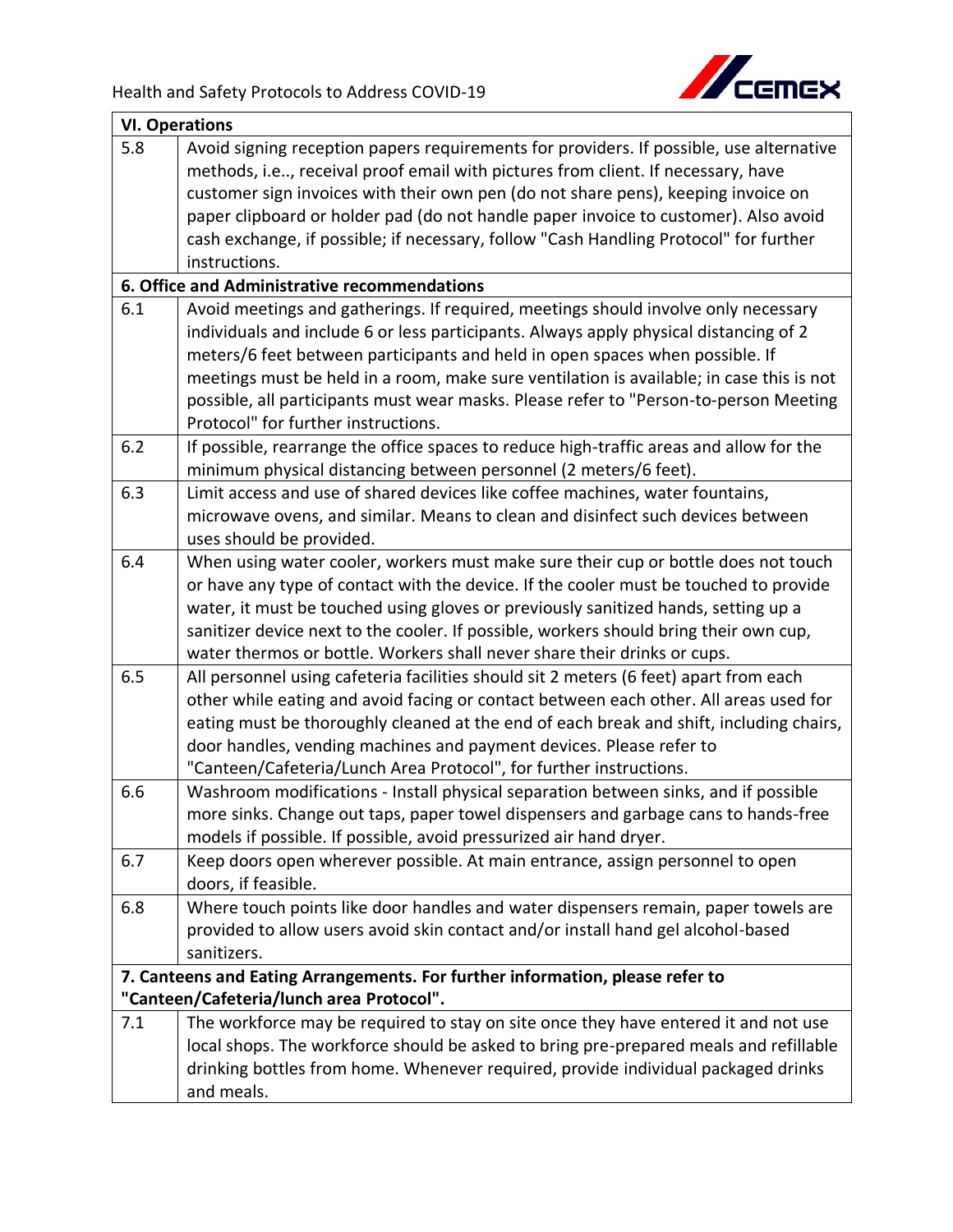

| <b>VI. Operations</b> |                                                                                          |
|-----------------------|------------------------------------------------------------------------------------------|
| 7.2                   | Where catering is provided on site, it should provide pre-prepared and wrapped food      |
|                       | only.                                                                                    |
| 7.3                   | No food sharing shall be permitted on the jobsite until further notice, i.e., donuts,    |
|                       | pizza, buffets, etc.                                                                     |
| 7.4                   | Dedicated eating areas should be identified on site to reduce food waste and             |
|                       | contamination                                                                            |
| 7.5                   | Break times should be staggered to reduce congestion and contact at all times,           |
|                       | guaranteeing proper physical distancing considering the space available in the areas.    |
| 7.6                   | Hand cleaning facilities or hand sanitizer should be available at the entrance of any    |
|                       | room where people eat and should be used by workers when entering and leaving the        |
|                       | area.                                                                                    |
| 7.7                   | Workers should sit 2 meters (or 6 feet) apart from each other whilst eating and avoid    |
|                       | facing each other and contact between each other.                                        |
| 7.7.1                 | Reusable Crockery, eating utensils, cups etc. should not be provided to avoid lack of    |
|                       | proper hygiene measures; unless they are owned by the worker and a proper station        |
|                       | is provided to clean the utensils with detergent by the worker itself.                   |
| 7.8                   | Drinking water should be provided with enhanced cleaning measures, as stated             |
|                       | previously with water coolers and proper hygiene procedures in place.                    |
| 7.9                   | Tables should be cleaned and disinfected between each use.                               |
| 7.10                  | All trash should be put straight in the bin and not left for someone else to clear up.   |
| 7.11                  | All areas used for eating must be thoroughly cleaned at the end of each break and        |
|                       | shift, including chairs, door handles, vending machines and payment devices.             |
|                       | 8. Instructions for personnel movement to/from jobsite (Please refer to "Home-work-home  |
|                       | <b>Commuting Protocol" for further instructions)</b>                                     |
| 8.1                   | If possible, ask personnel to commute avoiding public transportation. If public          |
|                       | transportation is required, maintain safe physical distance and use facemasks at all     |
|                       | times. Avoid touching your face after touching handrails, door knobs, or any other       |
|                       | surface; wash or sanitize your hands immediately after getting off public transport.     |
| 8.2                   | Encourage employees to bring food from home and organize schedules for breaks and        |
|                       | lunch, avoiding overcrowding and group gatherings. Apply staggered lunch periods. If     |
|                       | possible, assess food providers for your workers, and offer reliable alternatives, after |
|                       | reviewing their preventive protocols to handle food and delivery.                        |
| 8.3                   | Instruct personnel to change work clothes before leaving work, if feasible. Also, wash   |
|                       | clothes in hot water with laundry soap when arriving home. Leave shoes outside or at     |
|                       | entrance, better if soles are sprayed or passed thru mat or tub with sanitizing          |
|                       | solution.                                                                                |
|                       | 9. Your Vehicle                                                                          |
| 9.1                   | Maintain cleanliness and hygiene in the cab, clean and disinfect the steering wheel,     |
|                       | door handles, frequently used levers and buttons, seats and in general anything you      |
|                       | usually touch with your hands.                                                           |
| 9.1.1                 | Truck cabins should be cleaned after every shift or every time when entering the         |
|                       | cabin. Spray shoe soles with chlorine solution every time when entering the cabin. If    |